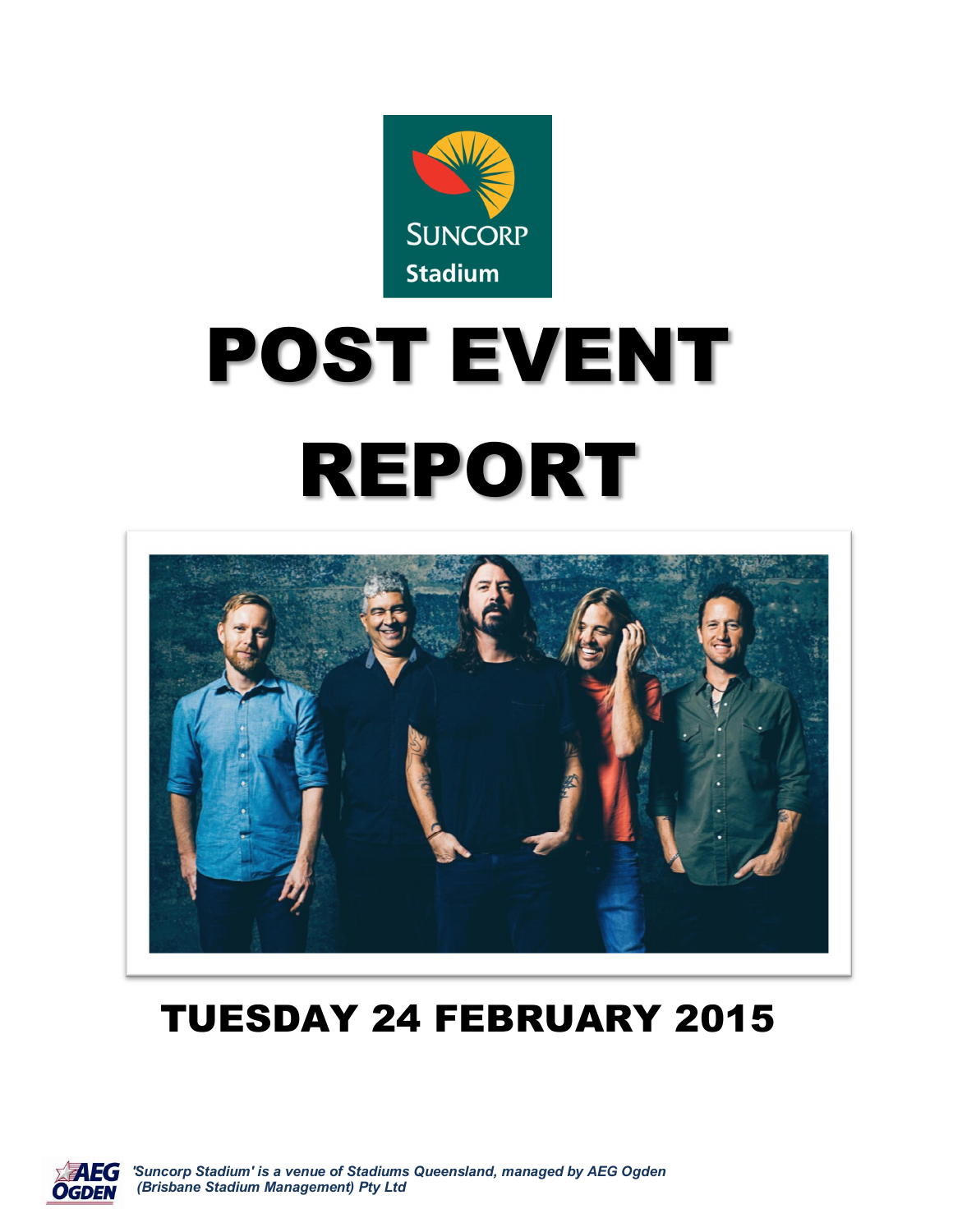### **1. EVENT OVERVIEW**

Suncorp Stadium hosted the Foo Fighters % onic Highway+ world tour on Tuesday 24 February 2015.

Detailed planning was undertaken to identify and minimise potential adverse impacts on the local community in accordance with the Major Sports Facilities Regulations 2002 for Special Events.

A specific Operational and Transport & Traffic Management Plan was developed for the Concert and provided to the Stadium Management Advisory Committee (SMAC), Transport Coordination Group (TCG) and Stadiums Queensland as required in the Regulations.

A dedicated Call Centre was established for the concert period for the general public to contact the Stadium on any issues arising either during the bump in and bump out periods or during the concert itself. A local community letterbox drop was also conducted to provide residents and local businesses within the Lang Park Traffic Area with as much information on the Event as possible.

There were a total of 31 medical issues on the night, with most as a result of minor headaches or heat effect. The weather on the day was hot and humid.

In summary, the concert was deemed to be a success.

Key deliverables for the Concert were:

| Attendance               | 39,851                                                                                                                                                                                                                                                                                                                                                                                                                                                                                                                                                                             |
|--------------------------|------------------------------------------------------------------------------------------------------------------------------------------------------------------------------------------------------------------------------------------------------------------------------------------------------------------------------------------------------------------------------------------------------------------------------------------------------------------------------------------------------------------------------------------------------------------------------------|
| Complaints / Compliments | Two noise complaints to the Call Centre were received from<br>local residents during the main act. Both complainants<br>were called back and spot measurements recorded at<br>these locations confirmed that the external criteria of 70<br>dB(A) was not being exceeded. No complaints were<br>received post-concert.<br>In addition, the Stadium received three Facebook<br>compliments and 12 email and three Facebook complaints<br>about a range of issues including seating, ticketing / prices,<br>patron behavior (including smoking), crowd control and<br>sound quality. |
| Media                    | Media coverage leading up to and after the concert was<br>positive.                                                                                                                                                                                                                                                                                                                                                                                                                                                                                                                |
| Social Media             | The Stadium website, together with Facebook and Twitter<br>were utilized to communicate key event and operational<br>messages regarding the concert to patrons. Questions<br>regarding these messages and other issues were all<br>responded to.                                                                                                                                                                                                                                                                                                                                   |

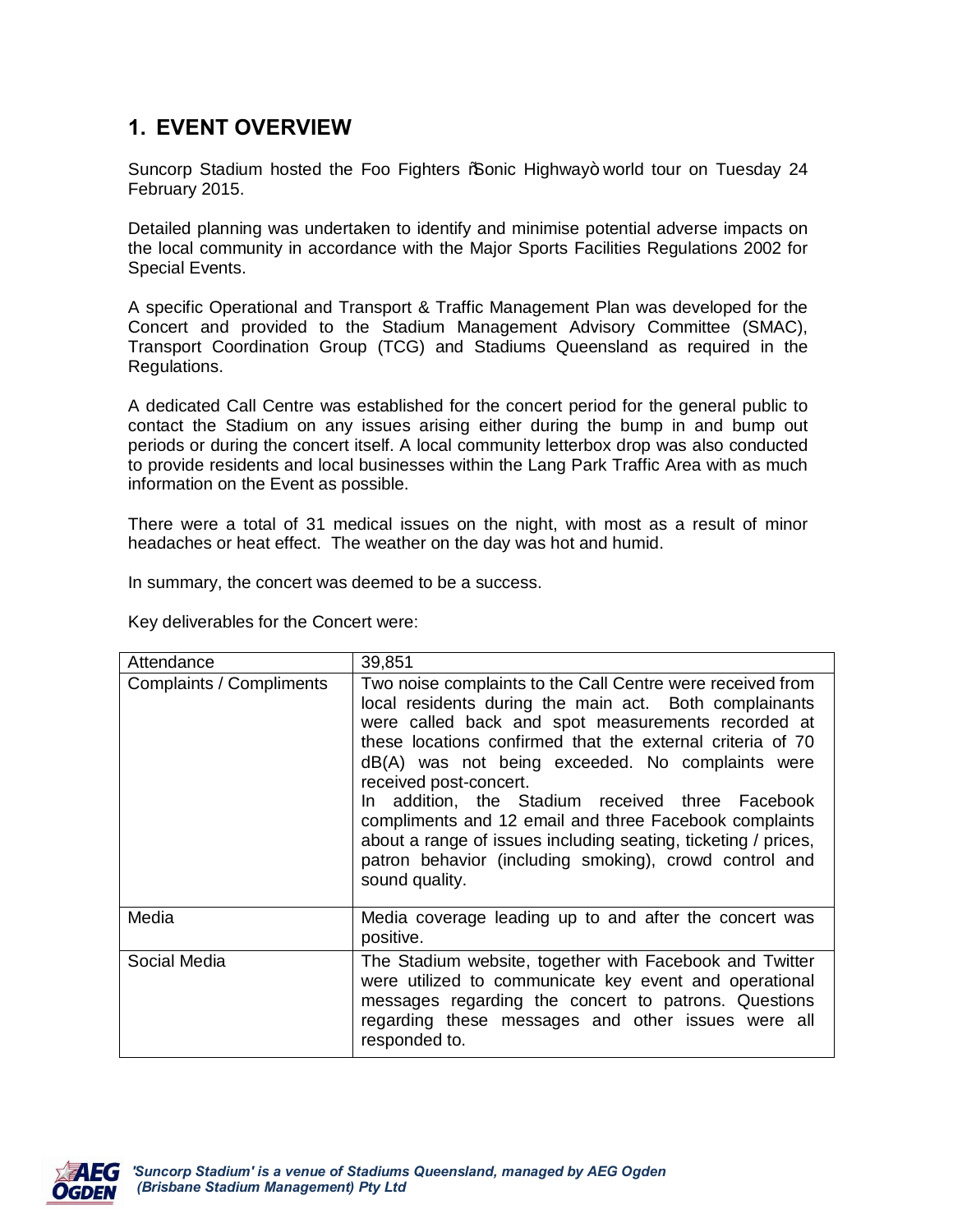| <b>Crowd Management</b> | There were no queuing problems or delays with patrons<br>entering the Stadium. However, with a number of late<br>arrivals and the earlier start time of 7.45pm, there were<br>some congestion issues bringing patrons onto the field<br>area and wrist-banding them, resulting in complaints from<br>patrons seated in the front rows of the seating bowl.           |
|-------------------------|----------------------------------------------------------------------------------------------------------------------------------------------------------------------------------------------------------------------------------------------------------------------------------------------------------------------------------------------------------------------|
| Security and Police     | There were a total of 20 evictions on the night. Stadium<br>Security evicted six patrons for intoxication and eight<br>patrons for behavior issues. Queensland Police evicted a<br>further six patrons but details of these offences have not<br>been provided.                                                                                                      |
| Transport               | No delays or issues were experienced with Public<br>Transport. Crowds cleared within 60 minutes.                                                                                                                                                                                                                                                                     |
| Noise Monitoring        | The Stadium is noise consultant, Cardno reported that the<br>concert complied with the requirements of the MSFA Act<br>regarding internal and external noise measurements at<br>concerts. Spot measurements were undertaken at two<br>local residences following complaints and it was<br>confirmed that the external criteria of 70dB(A) was not<br>being exceeded. |

## **2. OPERATIONS**

#### **2.1 Attendance and ticketing**

#### *2.1.1 Concert Program*

| Public Gates A, B, D & E and Corporate Gates C&F Opened | 17:00 |
|---------------------------------------------------------|-------|
| First Support Act Commenced. THE DELTA RIGGS            | 17:50 |
| Second Support Act Commenced. RISE AGAINST              | 18:35 |
| Main Act Commenced . FOO FIGHTERS                       | 19.45 |
| Main Act Concluded . FOO FIGHTERS                       | 22.30 |

#### *2.1.2 Tickets Sold*

| <b>Field Capacity</b>     | 16,661 |
|---------------------------|--------|
| <b>Grandstand seating</b> | 23,217 |
| Corporate seating         | 665    |
| No shows                  | (692)  |
| <b>ACTUAL ATTENDANCE</b>  | 39,851 |

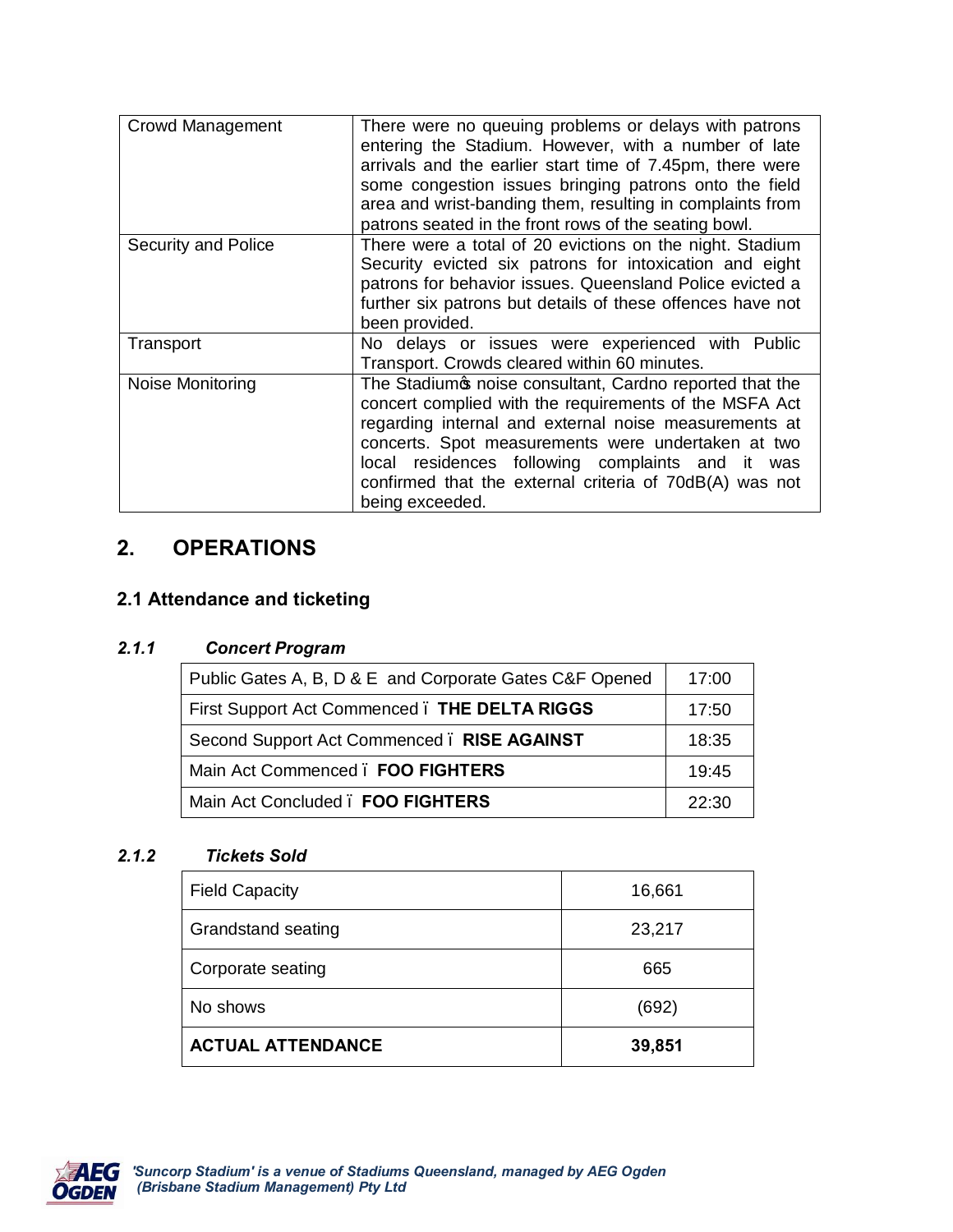#### **2.2 Local Residents Management**

#### *2.2.1 Call Centre Operations*

The Stadium established a Concert Hotline for local residents and businesses from Saturday 21 February 2015 to Wednesday 25 February 2015 including the concert night, specifically for issues relating to the concert. The hotline was manned by trained Stadium staff during the following times:-

| Saturday 21 February 2015  | 0900, 1600 |
|----------------------------|------------|
| Sunday 22 February 2015    | 0900.1600  |
| Monday 23 February 2015    | 0900.2030  |
| Tuesday 24 February 2015   | 0900.2330  |
| Wednesday 25 February 2015 | 0900, 1600 |

To assist with major complaints or issues, Call Centre operators had direct access to the Stadium's main control room and management team to obtain specific advice.

The general Stadium number (07 3331 5000) was also operational during normal business hours as was the Stadium Security number (07 3331 5168) after hours. All calls logged by Call Centre operators were responded to either by a return call or in writing by Stadium staff no later than Monday 2 March 2015. Callers were given information on what action was taken in response to their call and the subsequent outcomes.

#### *2.2.2 Call Centre Report*

There were two complaints received to the Hotline on the night of the concert from local residents/businesses in Moreton St, Paddington and Dowse St, Paddington. Spot measurements were undertaken at both local residences following these complaints and it was confirmed that the external criteria of 70dB(A) was not being exceeded.

#### **2.3 Noise Management**

The Stadium engaged Cardno as its specialist acoustic consultant. Cardno had conducted initial modelling to assist with the noise control measures during planning for the concert.

As part of this process, Cardno monitored noise levels at 15 minute intervals from inside the Stadium at the mixing console which was located approximately 35 metres from the front of house loudspeakers. External noise monitoring was also conducted at the following locations as required by the Major Sports Facilities (MSFA) Regulation 2002, schedule 2:-

- 8 / 5 Petrie Terrace, Brisbane
- **15 Plunkett Street, Paddington**
- **36 Judge Street, Brisbane**
- 26 Princess Street, Brisbane
- **31 Isaac Street, Milton**

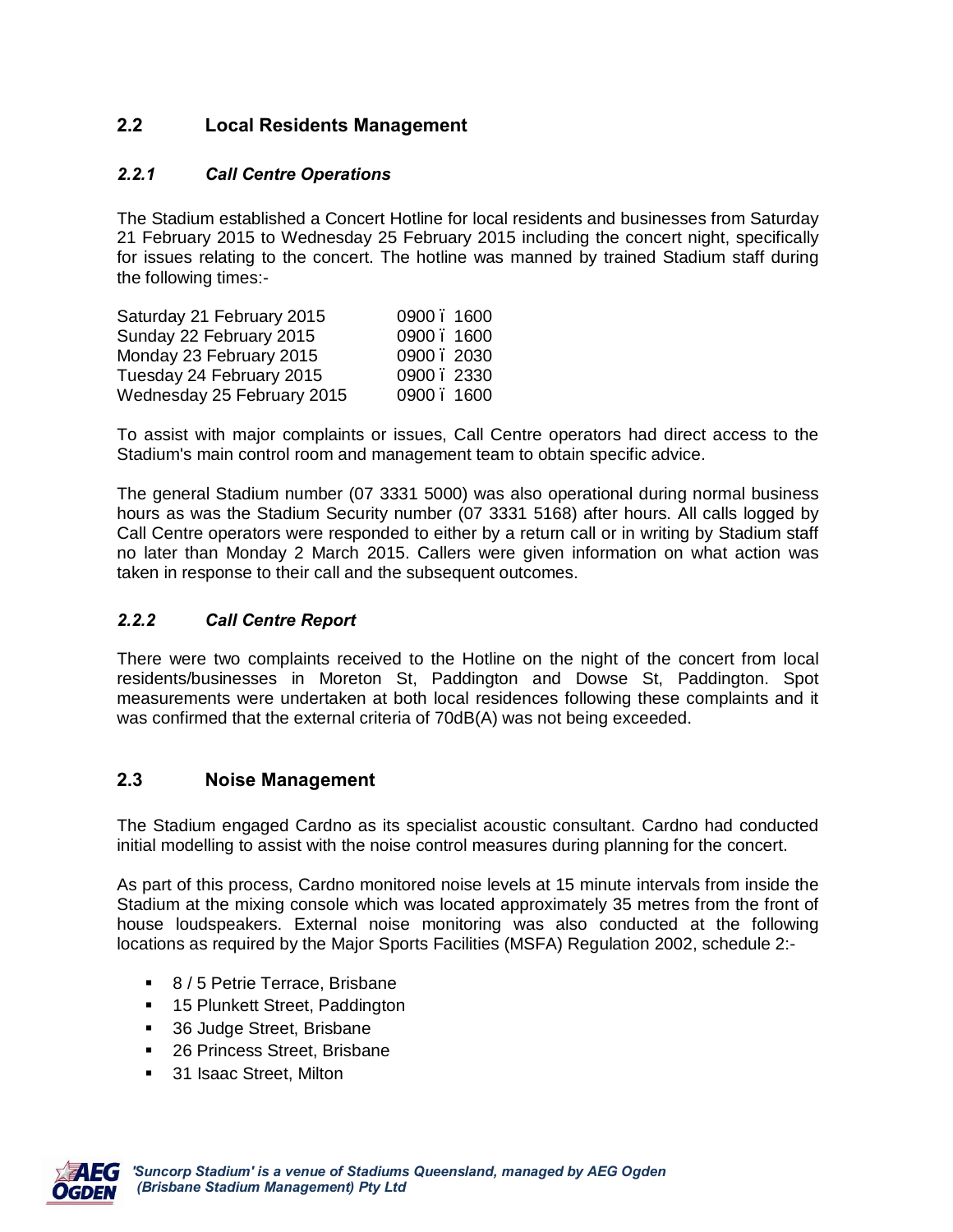Cardno measured noise in compliance with the Environmental Protection Agency's Noise Measurement Manual.

During the Event, including rehearsals and sound tests, the Stadium ensured that one of its employees or contractors:-

- (a) was present at the sound mixing desk for the Event and is able to exercise ultimate control on the noise levels from the sound amplification equipment;
- (b) could conduct and communicate with all of the acoustic consultants conducting the monitoring of the noise levels from the Event; and
- (c) was able to report sound levels to Stadium Management at all times

In summary, Cardno said: *%*Concert noise emissions measured during the Foo Fighters concert, support acts and sound checks indicated compliance with the MSFA Regulation for all external noise monitoring sites+and % at the Stadium internal monitoring location $+$ 

"While music noise inside the Stadium was generally the same as previous concerts, noise at receivers on the northern and western side of the venue appeared to be subjectively higher than the measured and perceived for previous concerts with a standard north-easterly prevailing wind condition. This was expected due to the light south-easterly / easterly winds experienced during the day $+$ 

#### **2.4 Local Issues Management**

#### *2.4.1 Noise Levels*

As per 2.2.2 – Call Centre Report

#### *2.4.2 Limousines & Parking*

Limousine parking in Parkview and Mayneview Streets was monitored closely and was in line with the usual arrangements for other major Stadium events. Barriers and Security guards were placed at either end of Blaxland Street to ensure it was not used for drop-offs and pick-ups and Queensland Police were present in that street post-event to control noise and patron behaviour. Limousine take up for this event was very low.

There were 279 parking infringement tickets issued.

#### *2.4.3 Taxis*

Taxi demand was high after the concert. Queues were managed by Taxi Council of Queensland staff with the taxi rank cleared by midnight. There were no complaints or significant incidents regarding taxis.